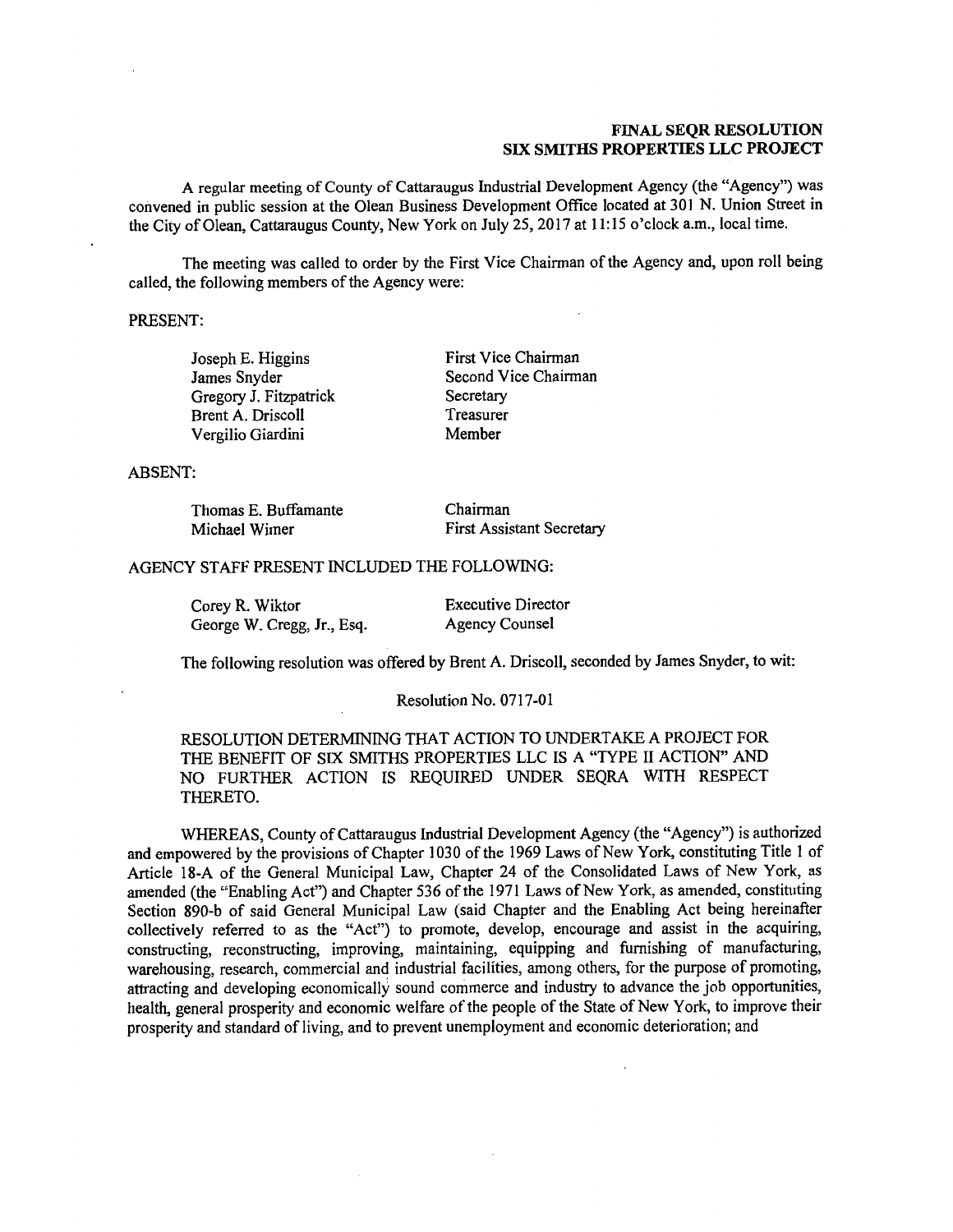WHEREAS, to accomplish its stated purposes, the Agency is authorized and empowered under the Act to acquire, construct and install one or more "projects" (as defined in the Act) or to cause said projects to be acquired, constructed and installed, and to convey said projects or to lease said projects with the obligation to purchase; and

WHEREAS, in June, 2017, Six Smiths Properties LLC, a New York a limited liability company (the "Company"), submitted an application (the "Application") to the Agency, a copy of which Application is on file at the office of the Agency, which Application requested that the Agency consider undertaking a project (the "Project") for the benefit of the Company, said Project consisting of the following: (A) (1) the acquisition of an interest in an approximately 0.20 acre parcel of land located at 135 and 141 Main Street (Tax ID #s 70.072-2-13 and 70.072-2-12, respectively) in the Town of Randolph, Cattaraugus County, New York (collectively, the "Land"), together with two (2) buildings containing in the aggregate approximately 12,000 square feet of space located thereon (collectively, the "Facility"), (2) the reconstruction, rehabilitation and renovation of the Facility and (3) the acquisition and installation therein and thereon of related fixtures, machinery, equipment and other tangible personal property (collectively, the "Equipment") (the Land, the Facility, and the Equipment being collectively referred to as the "Project Facility"); all of the foregoing to constitute apartments, laundromat and other retail space and any and all related activities; (B) the granting of certain other "financial assistance" (within the meaning of Section 854(14) of the Act) with respect to the foregoing, including potential exemptions from certain sales and use taxes, real property taxes, real estate transfer taxes and mortgage recording taxes (collectively, the "Financial Assistance"); and (C) the lease (with an obligation to purchase) or sale of the Project Facility to the Company or such other person as may be designated by the Company and agreed upon by the Agency; and

WHEREAS, by resolution adopted by the members of the Agency on June 6, 2017 (the "Public Hearing Resolution"), the Agency authorized a public hearing to be held pursuant to Section 859-a of the Act with respect to the Project; and

WHEREAS, pursuant to the authorization contained in the Public Hearing Resolution, the Executive Director of the Agency (A) caused notice of public hearing of the Agency (the "Public Hearing") pursuant to Section 859-a of the Act, to hear all persons interested in the Project and the Financial Assistance being contemplated by the Agency with respect to the Project, (I) to be mailed on June 19, 2017 to the chief executive officers of the county and of each city, town, village and school district in which the Project is or is to be located, (2) to be posted (a) on June 16, 2017 on a bulletin board located at the Agency Offices located at 9 Fast Washington Street in the Town of Ellicottville, Cattaraugus County, New York, (b) on June 19, 2017 at the Randolph Town Hall located at 72 Main Street in the Town of Randolph, Cattaraugus County, New York and (c) on the Agency's website on June 16, 2017 and (3) to be published on June 20, 2017 in the Olean Times Herald, a newspaper of general circulation available to the residents of Town of Randolph, Cattaraugus County, New York, (B) conducted the Public Hearing on July 7, 2017 at 9:30 a.m., local time at Conference Room of the Randolph Town Hall located at 72 Main Street in the Town of Randolph, Cattaraugus County, New York, and (C) prepared a report of the Public Hearing (the "Hearing Report") which fairly summarized the views presented at said Public Hearing and distributed same to the members of the Agency; and

WHEREAS, pursuant to Article 8 of the Environmental Conservation Law, Chapter 43-B of the Consolidated Laws of New York, as amended (the "SEQR Act") and the regulations (the "Regulations") adopted pursuant thereto by the Department of Environmental Conservation of the State of New York (collectively with the SEQR Act, "SEQRA"), by resolution adopted by the members of the Agency on June 6, 2017 (the "Preliminary SEQR Resolution"), the Agency (A) determined (1) that the Project involves more than one "involved agency", and (2) that, the Agency wished to investigate the advisability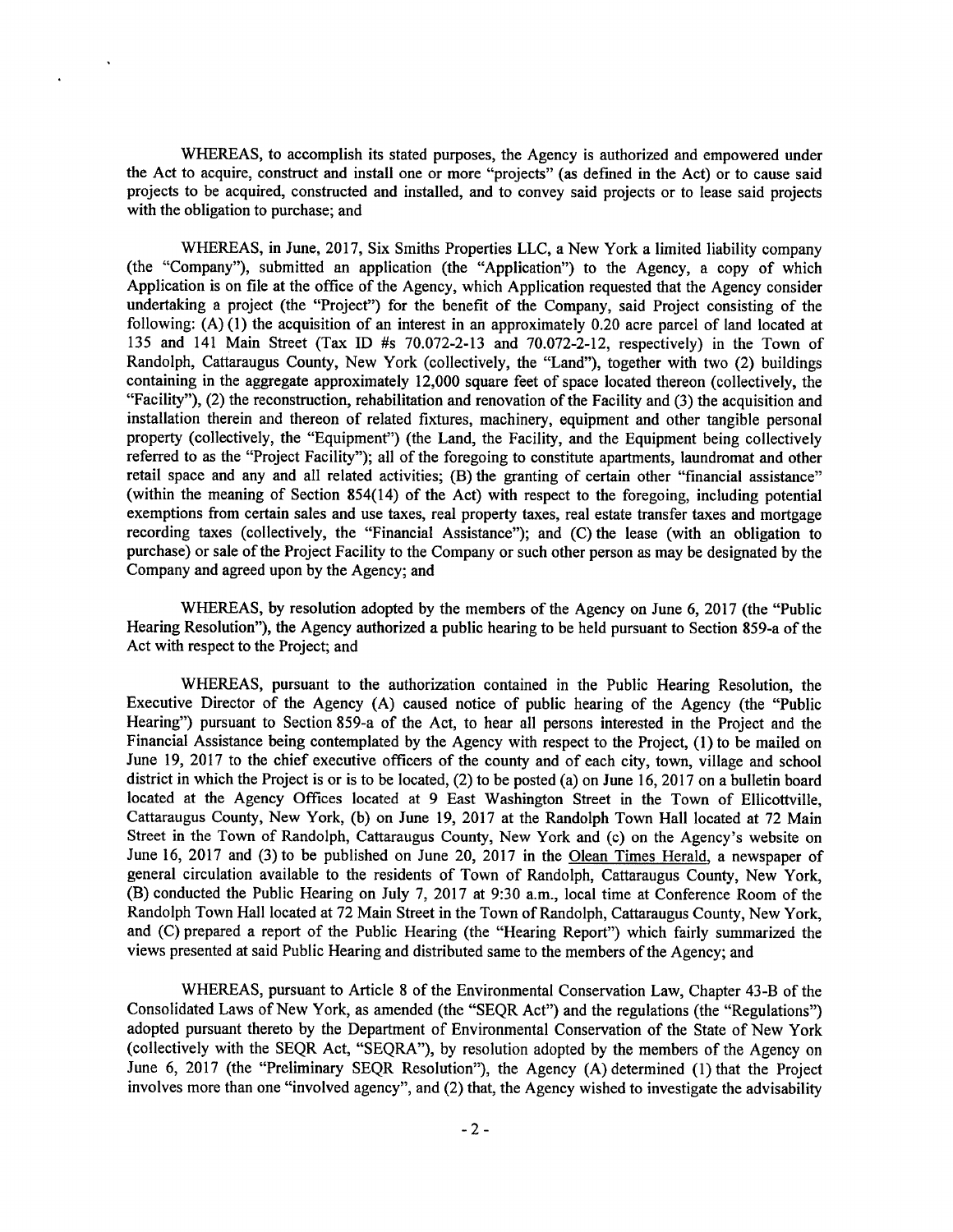of undertaking a coordinated review with respect to the Project and (B) authorized the Executive Director of the Agency to contact all other "involved agencies" for the purpose of ascertaining whether such "involved agencies" were interested in undertaking a coordinated review of the Project and, if so, designating a "lead agency" with respect to the Project (as such quoted terms are defined in SEQRA); and

WHEREAS, to aid the Agency in determining whether the Project may have a significant effect upon the environment, the Company has prepared and submitted to the Agency an environmental assessment form (the "EAF") with respect to the Project, a copy of which EAF was presented to and reviewed by the Agency at this meeting and a copy of which is on file at the office of the Agency; and

WHEREAS, pursuant to SEQRA, the Agency has examined the EAF in order to make an determination as to the potential environmental significance of the Project; and

WHEREAS, the Project appears to constitute a "Type II action" (as said quoted term is defined in the Regulations), and therefore it appears that no further determination or procedure under SEQRA is required with respect to the Project;

## NOW, THEREFORE, BE IT RESOLVED BY THE MEMBERS OF COUNTY OF CATTARAUGUS INDUSTRIAL DEVELOPMENT AGENCY, AS FOLLOWS:

Section 1. The Agency has received copies of, and has reviewed, the Application and the EAF submitted to the Agency by the Company with respect thereto (collectively, the "Reviewed Documents") and, based upon said Reviewed Documents and the representations made by the Company to the Agency at this meeting, and based further upon the Agency's knowledge of the area surrounding the Project Facility and such further investigation of the Project and its environmental effects as the Agency has deemed appropriate, the Agency makes the following findings and determinations with respect to the Project:

(A) The project (the "Project") consists of the following: (A) (1) the acquisition of an interest in an approximately 0.20 acre parcel of land located at 135 and 141 Main Street (Tax ID #s 70.072-2-13 and 70.072-2-12, respectively) in the Town of Randolph, Cattaraugus County, New York (collectively, the "Land"), together with two (2) buildings containing in the aggregate approximately 12,000 square feet of space located thereon (collectively, the "Facility"), (2) the reconstruction, rehabilitation and renovation of the Facility and (3) the acquisition and installation therein and thereon of related fixtures, machinery, equipment and other tangible personal property (collectively, the "Equipment") (the Land, the Facility, and the Equipment being collectively referred to as the "Project Facility"); all of the foregoing to constitute apartments, laundromat and other retail space and any and all related activities; (B) the granting of certain other "financial assistance" (within the meaning of Section 854(14) of the Act) with respect to the foregoing, including potential exemptions from certain sales and use taxes, real property taxes, real estate transfer taxes and mortgage recording taxes (collectively, the "Financial Assistance"); and (C) the lease (with an obligation to purchase) or sale of the Project Facility to the Company or such other person as may be designated by the Company and agreed upon by the Agency.

(B) The Project consists of the replacement, rehabilitation or reconstruction of a structure or facility, in kind, on the same site and the purchase of equipment.

Section 2. Based upon the foregoing, the Agency makes the following findings and determinations with respect to the Project: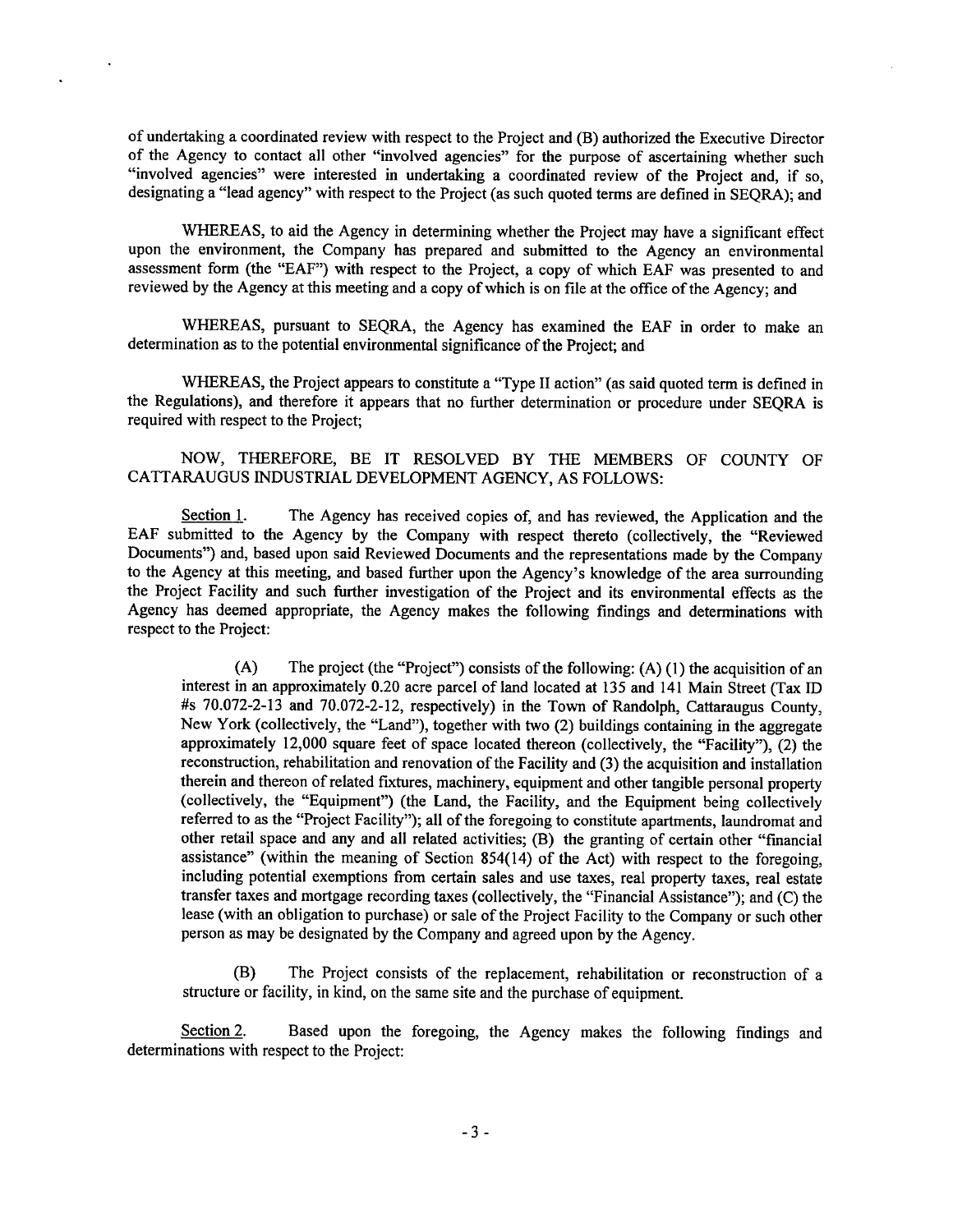(A) Pursuant to Sections 617.5(c)(2) and 617.5(c)(25) of the Regulations, the Project is a "Type II action" (as said quoted term is defined in the Regulations); and

(B) Therefore, the Agency hereby determines that no environmental impact statement or any other determination or procedure is required under the Regulations.

Section 3. The Executive Director of the Agency is hereby directed to file a copy of this Resolution with respect to the Project in the office of the Agency.

Section 4. This Resolution shall take effect immediately.

 $\frac{1}{2} \left( \frac{1}{2} \right)^{\frac{1}{2}}$  ,  $\frac{1}{2}$ 

The question of the adoption of the foregoing Resolution was duly put to a vote on roll call, which resulted as follows:

| Thomas E. Buffamante   | <b>VOTING</b> | Excused |
|------------------------|---------------|---------|
| Joseph E. Higgins      | <b>VOTING</b> | Yes     |
| James Snyder           | <b>VOTING</b> | Yes     |
| Gregory J. Fitzpatrick | <b>VOTING</b> | Yes     |
| Michael Wimer          | <b>VOTING</b> | Excused |
| Brent A. Driscoll      | <b>VOTING</b> | Yes     |
| Vergilio Giardini      | <b>VOTING</b> | Yes     |
|                        |               |         |

The foregoing Resolution was thereupon declared duly adopted.